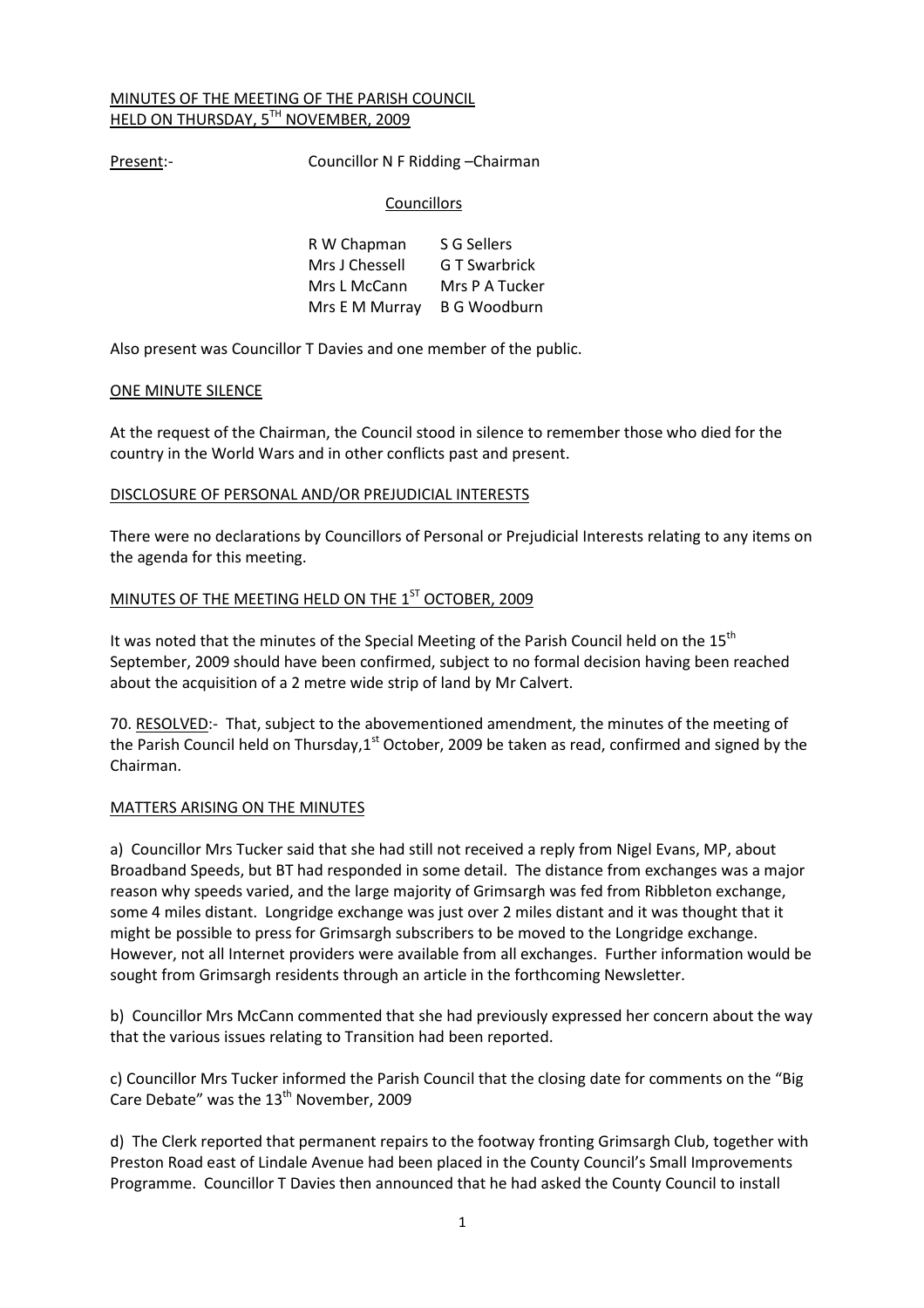bollards to the front of Grimsargh Club to prevent parking on the footway. Parish Councillors voiced their total opposition to this request and asked why he had not raised it with the Parish Council beforehand. Bollards to prevent parking were the worst possible option for Grimsargh. The Parish Council had previously raised issues of parking on this footway and had suggested other options, including the creation of a lay-by, which would keep the crossing visible to traffic. An approach would be made to the County Council to ask that the request of Councillor Davies be not acted on and that the County Council be again asked to look at providing a lay-by to the front of Grimsargh Club.

e) Councillor Mrs Murray reported that she and Councillor Mrs McCann had met with Rosie Green to discuss youth provision in the area.

# REDROW - SECTION 106 APPLICATION AND GRIMSARGH VILLAGE GREEN – PLAY PROVISION

The Clerk reported that the "pegging out" of the land to the rear of the Village Hall had been completed and Councillors had been given the opportunity to view the pegged out line. The proposal from Preston City Council was for a boundary line with Fir Trees Farm approximately 1 metre into the football pitch from the pegged line to be created. This would allow for a better and more stable base for any fencing that would be installed. If this was agreed by the Parish Council, Preston would then be in a position to proceed with the planning application, including the S.106 Agreement, to be dealt with and this, in turn would lead to the release of funding to be used for the Village Green.

71. RESOLVED:- a) That Preston City Council be asked to proceed with the application from Redrow for the revision of the Section106 Agreement; and

 b) That the revised fence line to a maximum of 1 metre from the pegged out line into the play area, as now reported, be approved.

## POLICING ISSUES

PC Ian Zanelli had submitted a report detailing incidents that had been reported during October, 2009. There had been 2 thefts, 1 case of criminal damage and 1 anti-social behaviour incident. He also reported that there were currently reduced staffing levels in the Division but, hopefully, they should be back to full strength soon. Councillor Mrs Chessell reported on a number of incidents on the Village Green in the Children's Play area and the information she presented would be passed to PC Zanelli for attention.

72. RESOLVED:- That the report be received.

## TOWN AND COUNTRY PLANNING ACT, 1990

There were no planning applications to present.

## ROAD SAFETY SCHEME – B.6243, GRIMSARGH/LONGRIDGE

A report giving details of the proposed speed limit reduction and traffic calming measures on Preston Road between Grimsargh and Longridge was presented. One item of concern was raised which related to street lighting, particularly towards Longridge, which was considered not be up to standard, bearing in mind that the majority of accidents happened at night. It was also noted that reflector signs had been removed from near to the junction with Back Lane. The scheme did, however, provide for the use of interactive speed signs to remind motorists of the speed limit which appeared to effective elsewhere.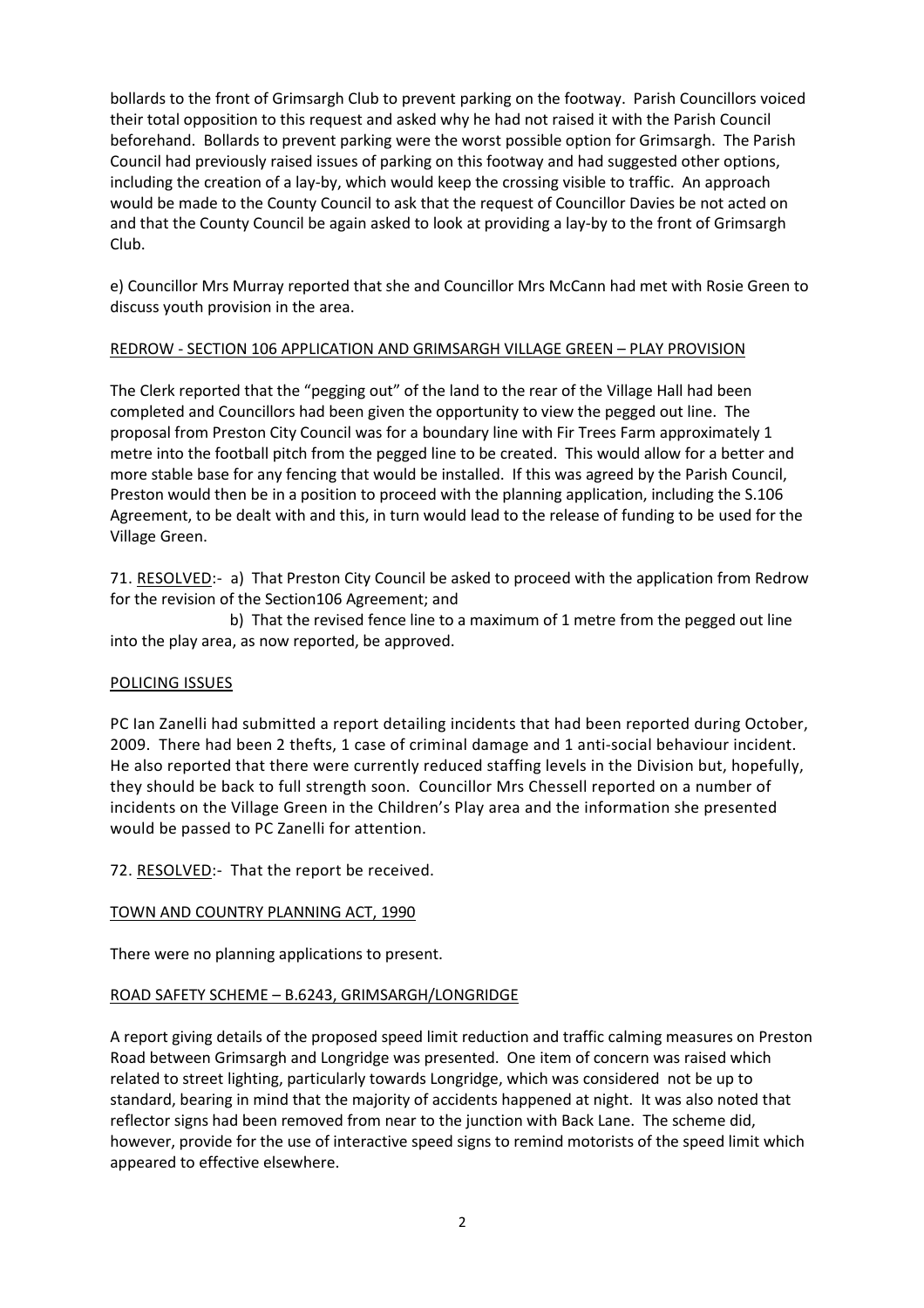It was agreed to place a item in the Newsletter to inform residents of the work that Parish Council had been doing over the years to get these changes put in place, plus the relocation of the Gatso speed camera. This had been suggested on numerous occasions since Redrow started work in Grimsargh.

Councillor Mrs McCann also repeated her concern about difficulties crossing Longridge Road to or from The Hills. Schoolchildren had to cross Longridge Road and an island refuge would make this much safer.

73. RESOLVED:- a) That the report be received;

 b) That the County Council's detailed scheme for a reduction of the speed limit and various other traffic calming measures on Preston Road between Grimsargh and Longridge be fully supported; and;

 c) That the County Council be asked to investigate the system of highway lighting on Preston Road, as now reported; and

 d) That a full report on the proposed changes in the scheme be included in the forthcoming Parish Council Newsletter; and

 e) That the County Council be asked to look again at the possibility of providing a Pedestrian Refuge on Longridge Road near to the junction with The Hills.

# LANCASHIRE LOCALS – RATIONALE OF FIXED AND MOBILE SAFETY CAMERAS

A report setting out the rationale for fixed and mobile safety cameras was presented. This report had recently been approved by the Lancashire Locals (Preston) Committee. It was noted that the speed camera at Roman Way had never worked and it was felt that the speed camera opposite The Plough was in the wrong location and could be more effective elsewhere.

74. RESOLVED:- a) That information be sought from the County Council about criteria for the provision of speed cameras; and

 b) That the County Council be asked for operational information about the use of the speed cameras opposite The Plough and at Roman Way.

# QUALITY PARISH COUNCILS

Details of what was required for a Parish Council to embark on acquiring Quality Parish Status were presented. A great deal of work was necessary and there were also likely cost implications for the Parish Council. It was questioned that, should the Parish Council acquire Quality Status, would it then be treated differently and would it have a greater voice. It would be a different direction for the Parish Council and there were some doubts whether it would be any of significant benefit for the Parish Council. Councillor Swarbrick expressed a view that the requirements covered Councils of all sizes and populations and he questioned whether Quality Status was necessary for Grimsargh. Councillor Chapman said that, in his view, there would be a significant additional workload on each and every Councillor and the Clerk this needed to be addressed in any consideration of Quality Status.

75. RESOLVED:- a) That the report be received; and

 b) That the discussion on Quality Parish Council be continued at the next meeting.

# REVIEW OF MINUTES

Councillor Chapman briefly reported on the information he had obtained from the Training Course and also presented a summary of the issues covered. To ensure complete accuracy, it had been suggested that the wording of the resolution should be agreed by Councillors at the meeting.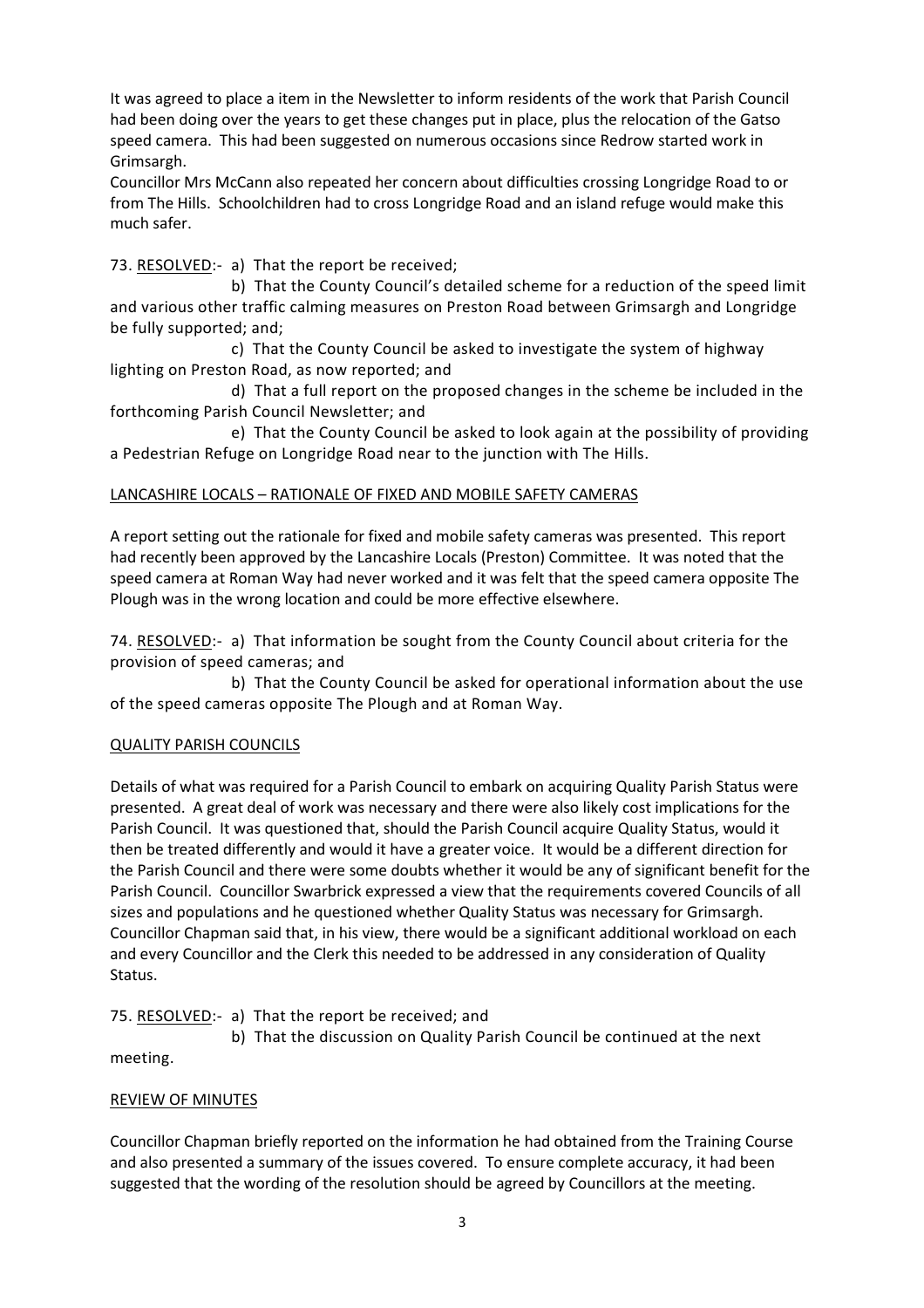76. RESOLVED:- a) That the report be received; and b) That the matter be discussed further at the next meeting.

# GRIMSARGH PARISH PLAN

A copy of the Parish Plan had been circulated for information. It was noted that several areas and recommendations in the Plan had not been progressed as originally envisaged, although it was accepted that a significant amount had also been taken forward from the Plan. It was felt that it was possibly now time to commence a review of the Parish Plan. It was also agreed that an item be included in the Newsletter setting out what had been achieved from the Parish Plan.

77. RESOLVED:- That the Grimsargh Parish Plan be revisited at the next meeting.

# FRIENDS OF GRIMSARGH GREEN

Councillor Mrs Chessell reported that Mr M Kelly had accepted that he still had outstanding issues to answer. However, it was now likely that FOGG would have to contribute about £5,000 towards the car park. Discussions were ongoing about the type of lighting to be erected although it was hoped for some movement shortly. Half of the grant from the Climate Change Fund, £2,500. 00, had already been paid to FOGG. It was also probable that FOGG would be asking the Parish Council to make a further financial contribution in 2010/11.

78. RESOLVED:- That the report be received.

# SENIOR CITIZEN'S CHRISTMAS PARTY

The Parish Council was reminded that it usually made a grant each year to the GVCA to help with the cost of the Senior Citizen's Christmas Party. It was proposed and seconded that a grant of £150. 00 be made and this was unanimously agreed.

79. RESOLVED:- That a grant of £150. 00 be made to the GVCA to help with the cost of the Senior Citizen's Christmas Party, 2009.

## NORTH WEST AIR AMBULANCE

A request for a grant towards the cost of running the North West Air Ambulance had been received. The Air Ambulance covered all the Lancashire area and was considered to be a valuable resource. It was proposed and seconded that a grant of £200. 00 be made and this was unanimously approved. They had also suggested that possible sites for Clothing Banks be considered and the Village Hall, Grimsargh Club and The Plough were suggested.

80. RESOLVED:- a) That a grant of £200. 00 be made to the North West Air Ambulance to help with ongoing running costs; and

 b) That the Village Hall, Grimsargh Club and The Plough be approached as possible sites for Clothing Banks.

# COMMUNITY PROJECTS

There was nothing to report from Rosie Green. However, Councillor T Davies reported that a seat had been acquired and a suitable site adjacent to the Village Hall had been identified and it would be installed at an appropriate time.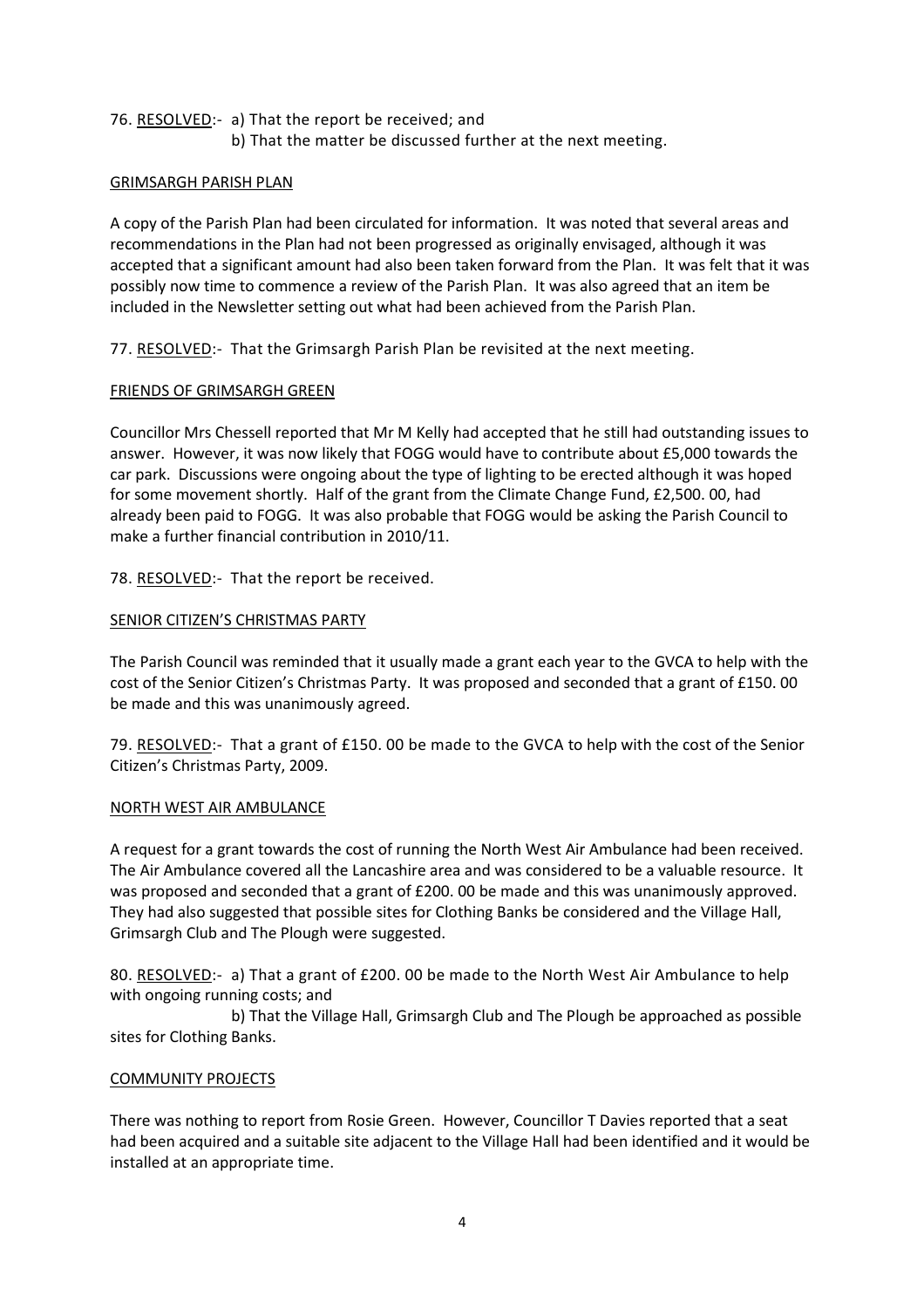## 81. RESOLVED:- That the report be received.

## CHRISTMAS TREE AND NATIVITY CRIB

It was reported that the Carol Service around the Nativity Crib would take place on Friday,  $11<sup>th</sup>$ December, 2009 at 6.30 p.m.

82. RESOLVED:- a) That the report be received; and b) That approval be given to the purchase of a suitable Christmas Tree to be illuminated over the Christmas period.

## THE NELLIE CARBIS MILLENNIUM WOODLAND

It was reported that the Woodland A.G.M. was to be held in Grimsargh Club on the 23<sup>rd</sup> November, 2009 at 6.00 p.m.

83. RESOLVED:- That the report be received.

# PARISH LENGTHSMAN

A copy of the Lengthsman's time sheet for October, 2009 was presented for information. It was reported that his accumulated hours were slightly down for the year at the present time.

84. RESOLVED:- That the report be received.

# CONSIDERATION OF BUDGET, 2010/11

A Financial Statement was presented showing the current position of the Parish Council, the likely position at the 31<sup>st</sup> March, 2010, and details of know estimated expenditure for 2010/11. As far as was known at the present time, the County Council would be contributing the same amount of funding, £963. 00, towards the cost of the Lengthsman scheme and the 50% grant from Preston would probably remain for 2009/10. A request for funding for FOGG had also been provisionally raised, the actual amount to be requested had still not been decided by FOGG. It was agreed to continue discussions on the Budget at the next meeting.

85. RESOLVED:- That the Parish Council's Financial Requirements for the year 2010/11 be considered further at the December, 2009 meeting of the Parish Council.

## ACCOUNTS FOR PAYMENT

86. RESOLVED:- That the following account be approved for payment:-

Adam Cooper **E414.** 00 (Payment to Lengthsman – October, 2009. 36 hours @ £10. 00 per hour. Includes £54. 00 V.A.T.)

## MATTERS INTRODUCED BY MEMBERS

## a) Councillor G T Swarbrick

Queried the use of "Matters Introduced by Members" at the end of meetings. This was felt to be a useful item but the Council had to take care that formal decisions on such items were not taken at the particular meeting, but must be taken as individual agenda items for future meetings.